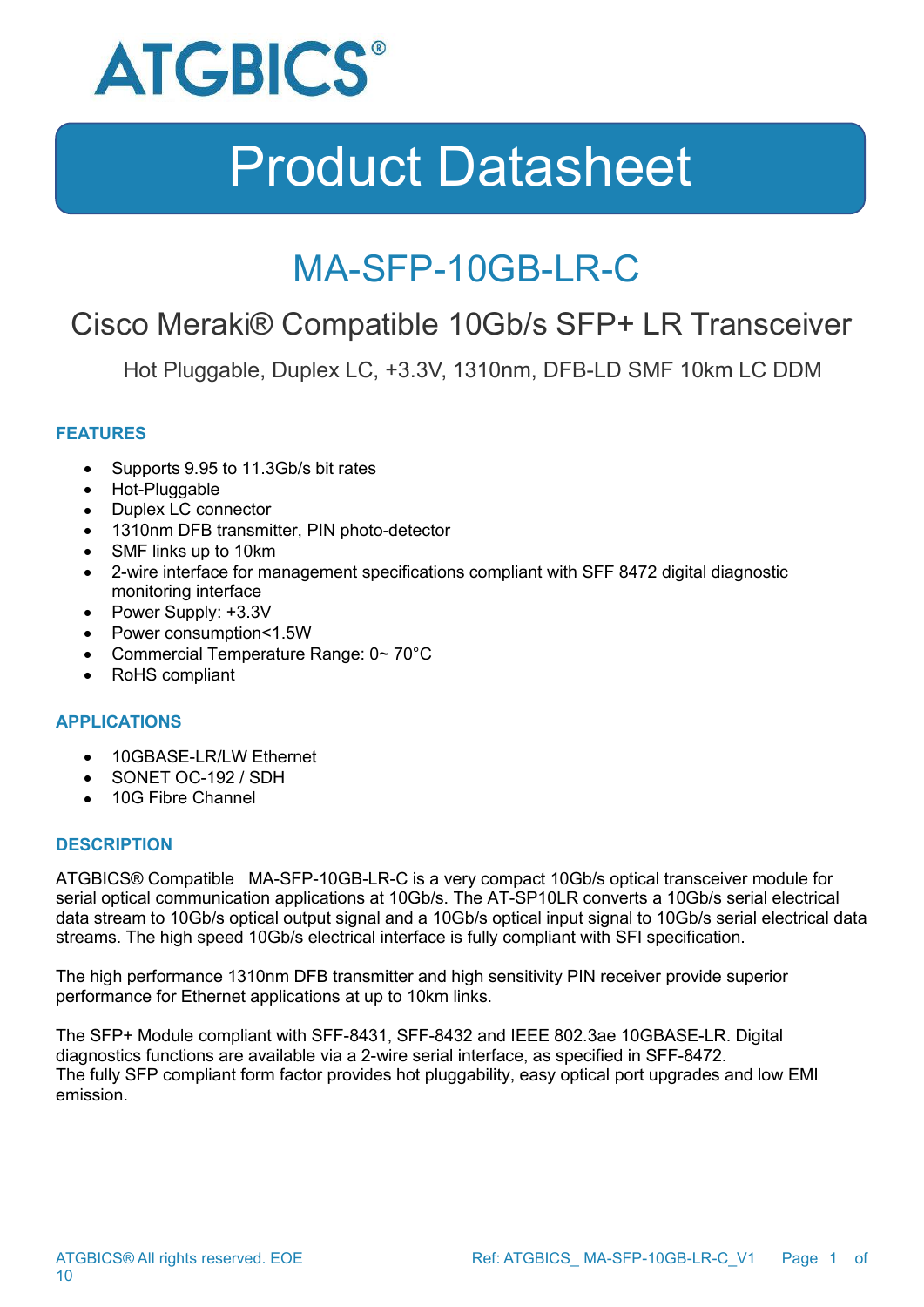

### **Absolute Maximum Ratings**

| <b>Parameter</b>                  | <b>Symbol</b>         | Min.   | <b>Typical</b> | Max.  | <b>Unit</b>  |
|-----------------------------------|-----------------------|--------|----------------|-------|--------------|
| <b>Storage Temperature</b>        | $T_{\rm S}$           | -40    |                | $+85$ | $^{\circ}C$  |
| <b>Case Operating Temperature</b> | <b>T</b> <sub>A</sub> |        |                | 70    | $^{\circ}$ C |
| <b>Maximum Supply Voltage</b>     | Vcc                   | $-0.5$ |                | 4     |              |
| <b>Relative Humidity</b>          | <b>RH</b>             |        |                | 85    | %            |

### **Electrical Characteristics** ( $T_{OP}$  = 0 to 70 °C, VCC = 3.135 to 3.465 Volts)

| <b>Parameter</b>                                                              | <b>Symbol</b>  | Min.           | <b>Typical</b> | Max.                           | <b>Unit</b>    | <b>Notes</b>   |
|-------------------------------------------------------------------------------|----------------|----------------|----------------|--------------------------------|----------------|----------------|
| <b>Supply Voltage</b>                                                         | <b>Vcc</b>     | 3.13<br>5      |                | 3.46<br>5                      | $\vee$         |                |
| <b>Supply Current</b>                                                         | <b>Icc</b>     |                |                | 430                            | mA             |                |
| <b>Power Consumption</b>                                                      | P              |                |                | 1.5                            | W              |                |
| <b>Transmitter Section:</b>                                                   |                |                |                |                                |                |                |
| Input differential impedance                                                  | $R_{in}$       |                | 100            |                                | Ω              | 1              |
| Tx Input Single Ended DC Voltage<br><b>Tolerance (Ref VeeT)</b>               | $\vee$         | $-0.3$         |                | 4                              | $\vee$         |                |
| Differential input voltage swing                                              | Vin, pp        | 180            |                | 700                            | mV             | $\overline{2}$ |
| <b>Transmit Disable Voltage</b>                                               | V <sub>D</sub> | $\overline{2}$ |                | <b>Vcc</b>                     | $\vee$         | 3              |
| <b>Transmit Enable Voltage</b>                                                | $V_{EN}$       | Vee            |                | Vee+<br>0.8                    | $\overline{V}$ |                |
| <b>Receiver Section:</b>                                                      |                |                |                |                                |                |                |
| <b>Single</b><br><b>Ended</b><br><b>Output</b><br>Voltage<br><b>Tolerance</b> | $\vee$         | $-0.3$         |                | $\overline{4}$                 | $\vee$         |                |
| <b>Rx Output Diff Voltage</b>                                                 | Vo             | 300            |                | 850                            | mV             |                |
| <b>Rx Output Rise and Fall Time</b>                                           | Tr/Tf          | 30             |                |                                | ps             | 4              |
| <b>LOS Fault</b>                                                              | VLOS fault     | $\overline{2}$ |                | Vcc <sub>H</sub><br><b>OST</b> | $\vee$         | 5              |
| <b>LOS Normal</b>                                                             | VLOS norm      | Vee            |                | Vee+<br>0.8                    | $\vee$         | 5              |

Notes:

- 1. Connected directly to TX data input pins. AC coupling from pins into laser driver IC.
- 2. Per SFF-8431 Rev 3.0
- 3. Into 100 ohms differential termination.
- 4.  $20\% \sim 80\%$
- 5. LOS is an open collector output. Should be pulled up with 4.7k 10kΩ on the host board. Normal operation is logic 0; loss of signal is logic 1. Maximum pull-up voltage is 5.5V.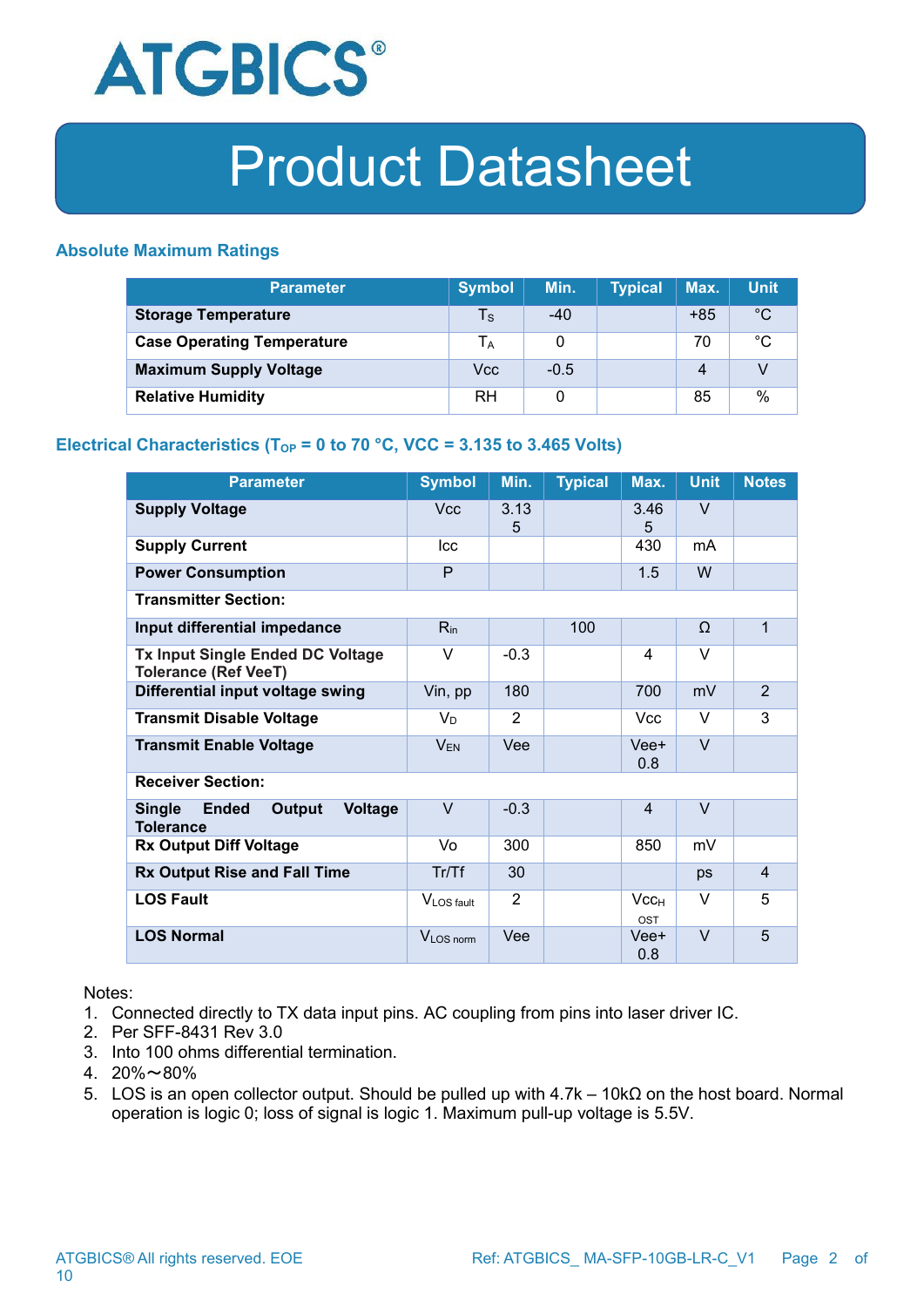

### **Optical Parameters (TOP = 0 to 70°C, VCC = 3.135 to 3.465 Volts)**

| <b>Parameter</b>                                            | <b>Symbol</b>      | Min.        | <b>Typical</b> | Max.         | <b>Unit</b>     | <b>Notes</b>   |  |
|-------------------------------------------------------------|--------------------|-------------|----------------|--------------|-----------------|----------------|--|
| <b>Transmitter Section:</b>                                 |                    |             |                |              |                 |                |  |
| <b>Center Wavelength</b>                                    | λt                 | 1290        | 1310           | 1330         | nm              |                |  |
| spectral width                                              | $\triangle\lambda$ |             |                | $\mathbf{1}$ | nm              |                |  |
| <b>Average Optical Power</b>                                | Pavg               | $-8.2$      |                | 0.5          | dBm             | 1              |  |
| <b>Optical Power OMA</b>                                    | Poma               | $-5.2$      |                |              | dBm             |                |  |
| <b>Laser Off Power</b>                                      | Poff               |             |                | $-30$        | dB <sub>m</sub> |                |  |
| <b>Extinction Ratio</b>                                     | ER                 | 3.5         |                |              | dB              |                |  |
| <b>Transmitter</b><br><b>Dispersion</b><br><b>Penalty</b>   | <b>TDP</b>         |             |                | 3.2          | dB              | 2              |  |
| <b>Relative Intensity Noise</b>                             | Rin                |             |                | $-128$       | dB/Hz           | $\mathbf{3}$   |  |
| <b>Optical</b><br>Return<br><b>Loss</b><br><b>Tolerance</b> |                    | 20          |                |              | dB              |                |  |
| <b>Receiver Section:</b>                                    |                    |             |                |              |                 |                |  |
| <b>Center Wavelength</b>                                    | λr                 | 1260        |                | 1355         | nm              |                |  |
| <b>Receiver Sensitivity</b>                                 | Sen                |             |                | $-14.5$      | dBm             | $\overline{4}$ |  |
| <b>Stressed Sensitivity (OMA)</b>                           | Sen <sub>ST</sub>  |             |                | $-10.3$      | dBm             | 4              |  |
| <b>Los Assert</b>                                           | LOS <sub>A</sub>   | $-25$       |                | Ξ.           | dBm             |                |  |
| <b>Los Dessert</b>                                          | LOS <sub>D</sub>   |             |                | $-15$        | dBm             |                |  |
| <b>Los Hysteresis</b>                                       | LOS <sub>H</sub>   | 0.5         |                |              | dB              |                |  |
| Overload                                                    | Sat                | $\mathbf 0$ |                |              | dBm             | 5              |  |
| <b>Receiver Reflectance</b>                                 | <b>Rrx</b>         |             |                | $-12$        | dB              |                |  |

Notes:

- 1. Average power figures are informative only, per IEEE802.3ae.
- 2. TWDP figure requires the host board to be SFF-8431compliant. TWDP is calculated using the Matlab code provided in clause 68.6.6.2 of IEEE802.3ae.
- 3. 12dB reflection.
- 4. Conditions of stressed receiver tests per IEEE802.3ae. CSRS testing requires the host board to be SFF-8431 compliant.
- 5. Receiver overload specified in OMA and under the worst comprehensive stressed condition.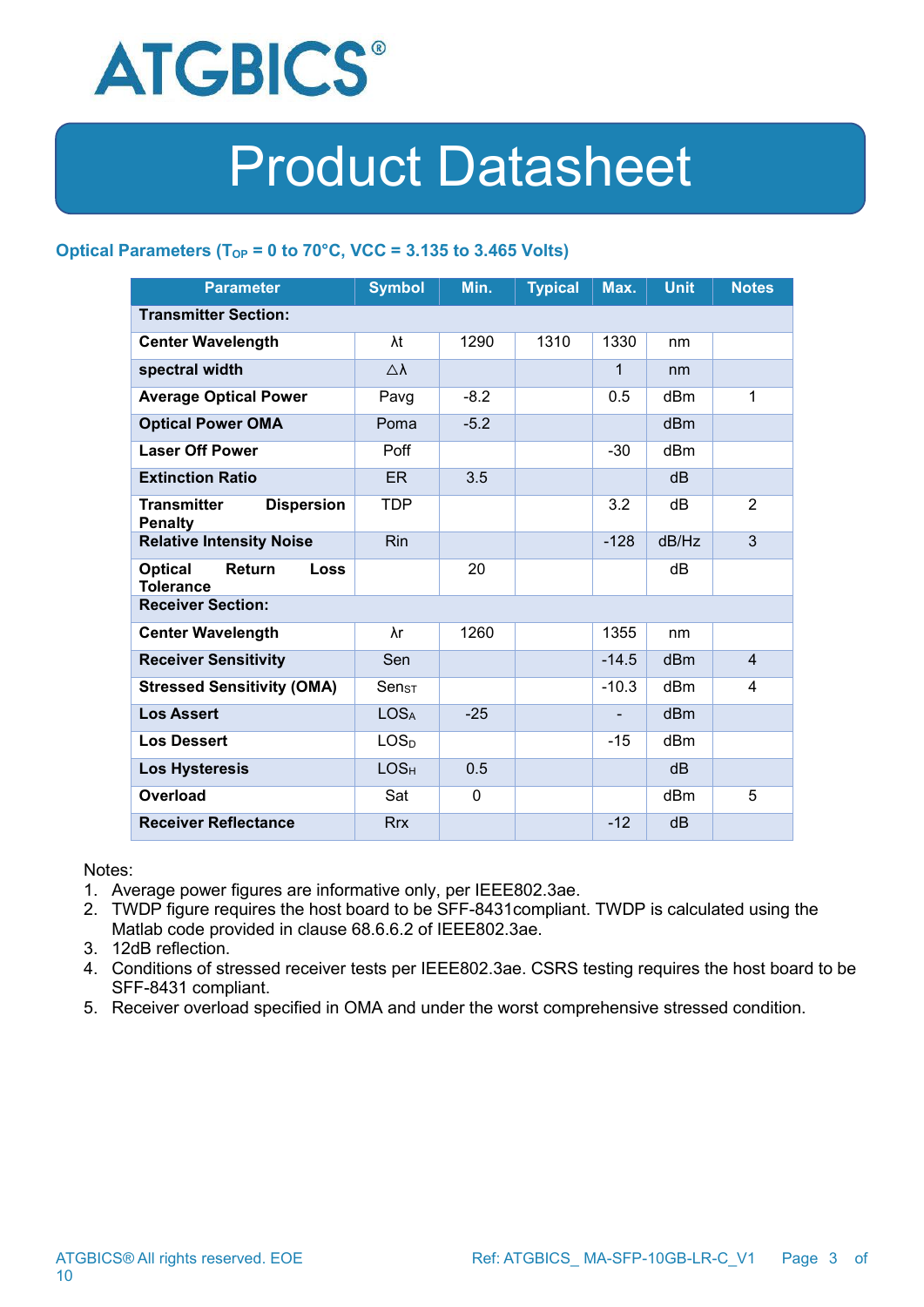

### **Timing Characteristics**

| <b>Parameter</b>                                       | <b>Symbol</b>                | Min. | <b>Typical</b> | Max. | <b>Unit</b> |
|--------------------------------------------------------|------------------------------|------|----------------|------|-------------|
| <b>TX Disable Assert Time</b>                          | t off                        |      |                | 10   | <b>us</b>   |
| <b>TX_Disable Negate Time</b>                          | t on                         |      |                | 1    | ms          |
| Time to Initialize Include Reset of<br><b>TX FAULT</b> | t int                        |      |                | 300  | ms          |
| TX FAULT from Fault to Assertion                       | t fault                      |      |                | 100  | <b>us</b>   |
| <b>TX_Disable Time to Start Reset</b>                  | t reset                      | 10   |                |      | <b>us</b>   |
| <b>Receiver Loss of Signal Assert Time</b>             | T <sub>A</sub> , RX_LO<br>S. |      |                | 100  | <b>us</b>   |
| <b>Receiver Loss of Signal Deassert Time</b>           | $T_d, RX$ LOS                |      |                | 100  | <b>us</b>   |
| <b>Rate-Select Chage Time</b>                          | t ratesel                    |      |                | 10   | <b>US</b>   |
| <b>Serial ID Clock Time</b>                            | t serial-<br>clock           |      |                | 100  | kHz         |

### **Pin Assignment**

Diagram of Host Board Connector Block Pin Numbers and Name

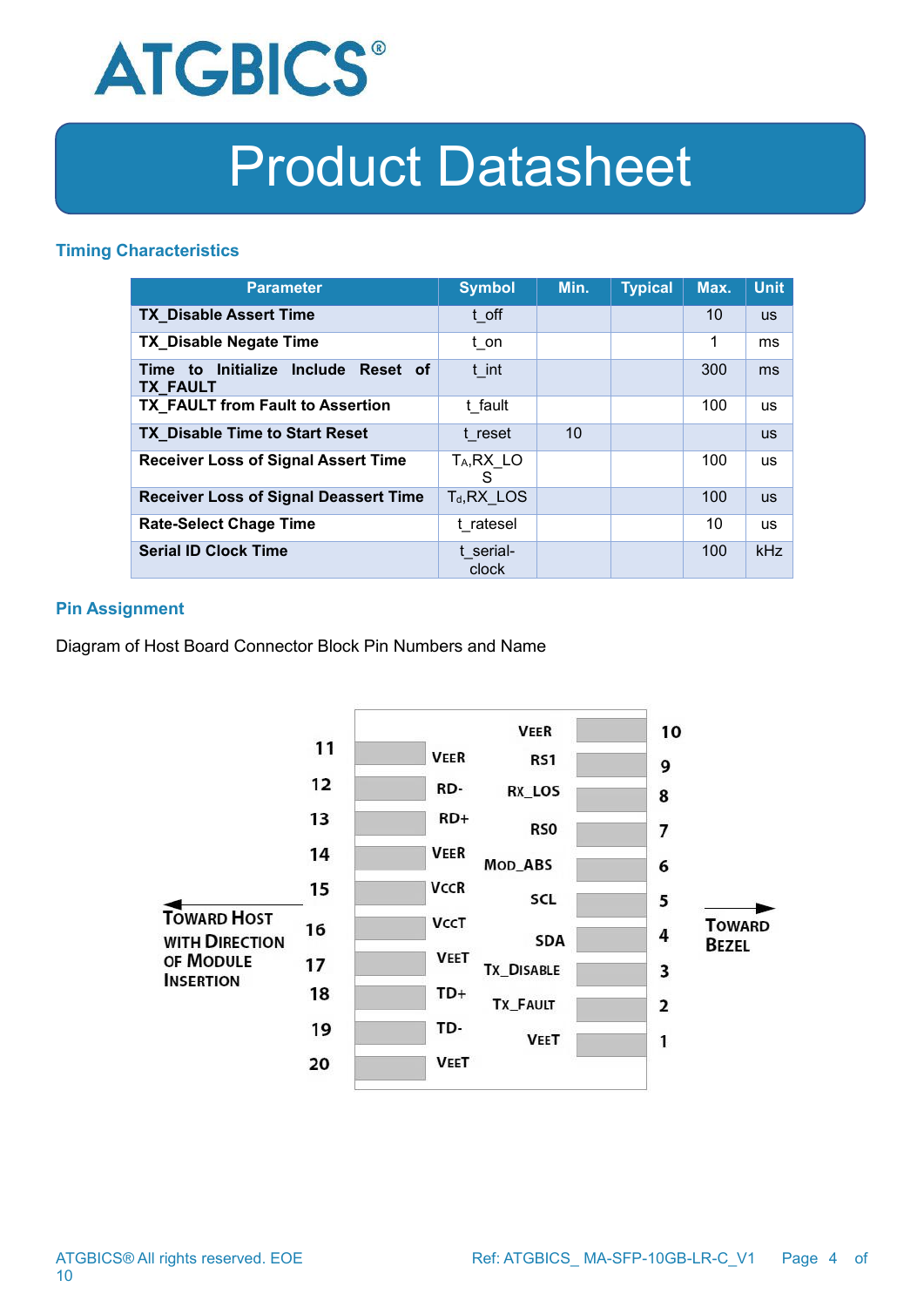

### **Pin Function Definitions**

| <b>PIN</b><br><b>No</b> | <b>Name</b>       | <b>Function</b>                                                                                                                     | <b>Notes</b>            |
|-------------------------|-------------------|-------------------------------------------------------------------------------------------------------------------------------------|-------------------------|
| 1                       | VeeT              | Module transmitter ground                                                                                                           | $\mathbf{1}$            |
| $\mathbf{2}$            | <b>Tx Fault</b>   | Module transmitter fault                                                                                                            | $\overline{2}$          |
| 3                       | <b>Tx Disable</b> | Transmitter Disable; Turns off transmitter laser output                                                                             |                         |
| 4                       | <b>SDL</b>        | 2 wire serial interface data input/output (SDA)                                                                                     |                         |
| 5                       | <b>SCL</b>        | 2 wire serial interface clock input (SCL)                                                                                           |                         |
| 6                       | MOD-ABS           | Module Absent, connect to VeeR or VeeT in the module                                                                                | 2                       |
| $\overline{7}$          | RS <sub>0</sub>   | Rate select0, optionally control SFP+ receiver. When high,<br>input data rate >4.5Gb/ s; when low, input data rate<br>$<=4.5Gb/s$   |                         |
| 8                       | LOS               | Receiver Loss of Signal Indication                                                                                                  | 4                       |
| 9                       | RS <sub>1</sub>   | Rate select0, optionally control SFP+ transmitter. When<br>high, input data rate >4.5Gb/s; when low, input data rate<br>$<=4.5Gb/s$ |                         |
| 10                      | <b>VeeR</b>       | Module receiver ground                                                                                                              | 1                       |
| 11                      | <b>VeeR</b>       | Module receiver ground                                                                                                              | $\mathbf 1$             |
| 12                      | RD-               | Receiver inverted data out put                                                                                                      |                         |
| 13                      | $RD+$             | Receiver non-inverted data out put                                                                                                  |                         |
| 14                      | VeeR              | Module receiver ground                                                                                                              | 1                       |
| 15                      | <b>VccR</b>       | Module receiver 3.3V supply                                                                                                         |                         |
| 16                      | VccT              | Module transmitter 3.3V supply                                                                                                      |                         |
| 17                      | VeeT              | Module transmitter ground                                                                                                           | $\overline{\mathbf{1}}$ |
| 18                      | TD+               | Transmitter inverted data out put                                                                                                   |                         |
| 19                      | TD-               | Transmitter non-inverted data out put                                                                                               |                         |
| 20                      | VeeT              | Module transmitter ground                                                                                                           | 1                       |

Notes:

- 1. The module ground pins shall be isolated from the module case.
- 2. This pin is an open collector/drain output pin and shall be pulled up with 4.7K-10Kohms to Host\_Vcc on the host board.<br>3. This pin shall be pulled up with 4.7K-10Kohms to VccT in the module.
- 
- 4. This pin is an open collector/drain output pin and shall be pulled up with 4.7K-10Kohms to Host Vcc on the host board.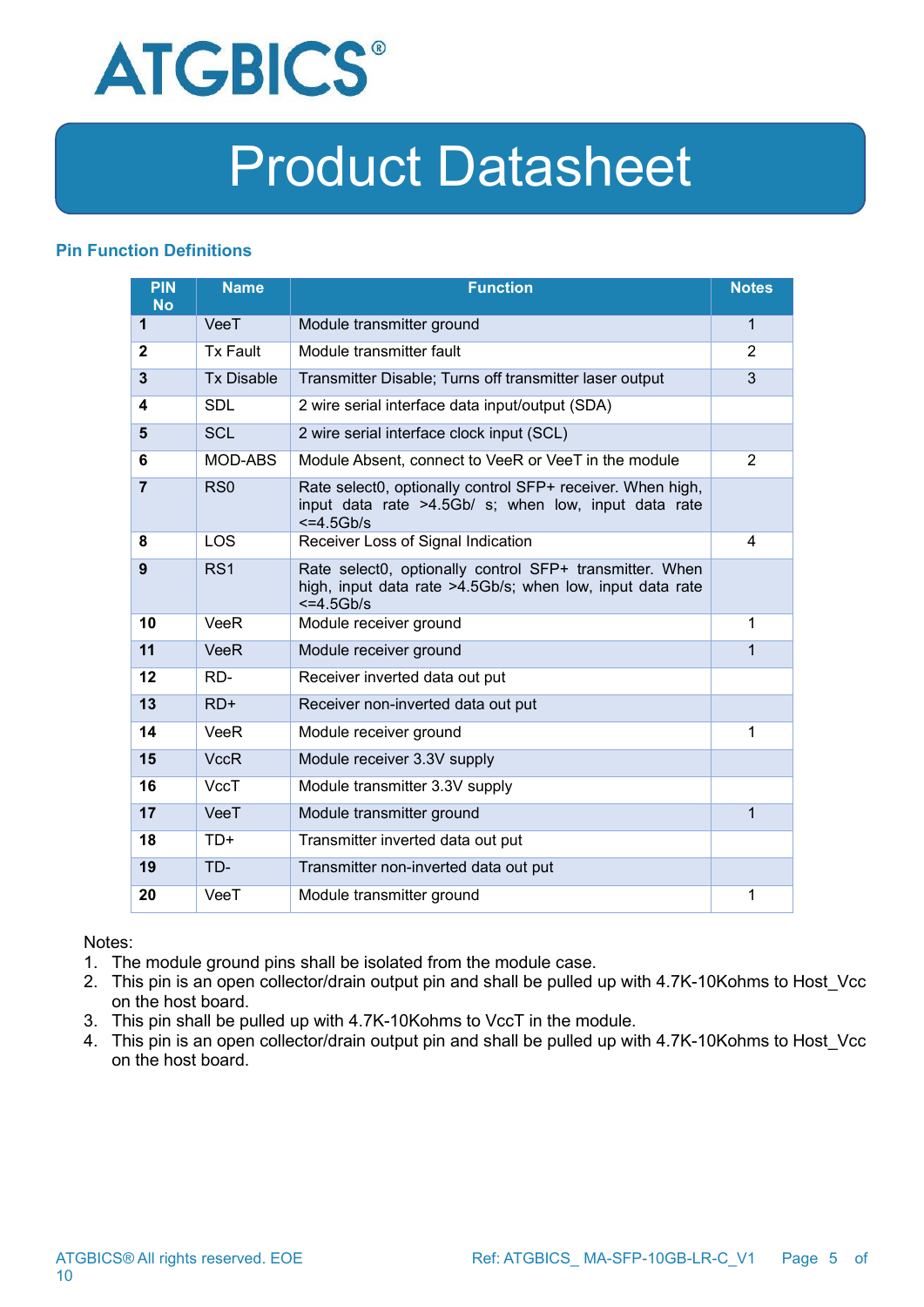

#### **SFP Module EEPROM Information and Management**

The SFP modules implement the 2-wire serial communication protocol as defined in the SFP -8472. The serial ID information of the SFP modules and Digital Diagnostic Monitor parameters can be accessed through the I<sup>2</sup>C interface at address A0h and A2h. The memory is mapped in Table 1. Detailed ID information (A0h) is listed in Table 2. And the DDM specification at address A2h. For more details of the memory map and byte definitions, please refer to the SFF-8472, "Digital Diagnostic Monitoring Interface for Optical Transceivers". The DDM parameters have been internally calibrated.

#### Table 1- Digital Diagnostic Memory Map (Specific Data Field Descriptions)

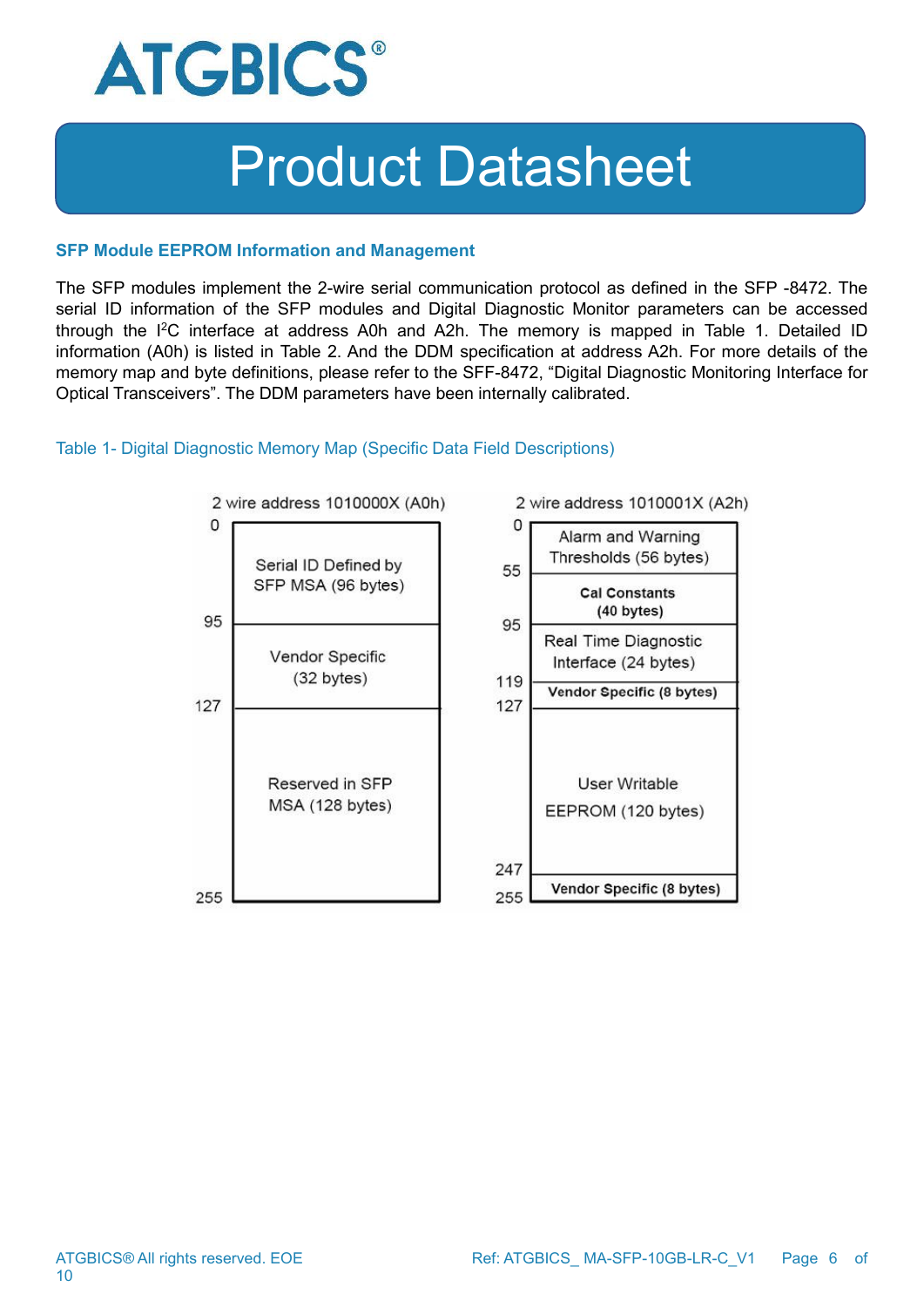

### Table 2 - EEPROM Serial ID Memory Contents (A0h)

| <b>Data</b>                             | Length                           | <b>Name of</b>  | <b>Description and Contents</b>                                                                                                      |  |
|-----------------------------------------|----------------------------------|-----------------|--------------------------------------------------------------------------------------------------------------------------------------|--|
| <b>Address</b><br><b>Base ID Fields</b> | (Byte)                           | Length          |                                                                                                                                      |  |
|                                         |                                  |                 |                                                                                                                                      |  |
| 0                                       | 1                                | Identifier      | Type of Serial transceiver (03h=SFP)                                                                                                 |  |
| 1                                       | 1                                | Reserved        | Extended identifier of type serial transceiver<br>(04h)                                                                              |  |
| $\mathbf 2$                             | 1                                | Connector       | Code of optical connector type (07=LC)                                                                                               |  |
| $3 - 10$                                | 8                                | Transceiver     | 10G Base-LR                                                                                                                          |  |
| 11                                      | 1                                | Encoding        | 64B/66B                                                                                                                              |  |
| 12                                      | 1                                | BR, Nominal     | Nominal baud rate, unit of 100Mbps                                                                                                   |  |
| $13 - 14$                               | $\overline{2}$                   | Reserved        | (0000h)                                                                                                                              |  |
| 15                                      | $\mathbf{1}$                     | Length(9um)     | Link length supported for 9/125um fiber, units of<br>100m                                                                            |  |
| 16                                      | 1                                | Length(50um)    | Link length supported for 50/125um fiber, units<br>of 10m                                                                            |  |
| 17                                      | 1                                | Length(62.5um)  | Link length supported for 62.5/125um fiber, units<br>of 10m                                                                          |  |
| 18                                      | 1                                | Length (Copper) | Link length supported for copper, units of meters                                                                                    |  |
| 19                                      | $\mathbf{1}$                     | Reserved        |                                                                                                                                      |  |
| 20-35                                   | 16                               | Vendor Name     | SFP vendor name: ATGBICS                                                                                                             |  |
| 36                                      | $\mathbf{1}$                     | Reserved        |                                                                                                                                      |  |
| 37-39                                   | 3                                | Vendor OUI      | SFP transceiver vendor OUI ID                                                                                                        |  |
| 40-55                                   | 16                               | Vendor PN       | Part Number: " MA-SFP-10GB-LR-C" (ASCII)                                                                                             |  |
| 56-59                                   | 4                                | Vendor rev      | Revision level for part number                                                                                                       |  |
| 60-62                                   | $\mathfrak{S}$                   | Reserved        |                                                                                                                                      |  |
| 63                                      | 1                                | <b>CCID</b>     | Least significant byte of sum of data in address<br>$0 - 62$                                                                         |  |
| <b>Extended ID Fields</b>               |                                  |                 |                                                                                                                                      |  |
| 64-65                                   | $\overline{2}$                   | Option          | which<br>Indicates<br>optical<br><b>SFP</b><br>signals<br>are<br>implemented<br>(001Ah = LOS, TX FAULT, TX DISABLE all<br>supported) |  |
| 66                                      | $\mathbf{1}$                     | BR, max         | Upper bit rate margin, units of %                                                                                                    |  |
| 67                                      | 1                                | BR, min         | Lower bit rate margin, units of %                                                                                                    |  |
| 68-83                                   | 16                               | Vendor SN       | Serial number (ASCII)                                                                                                                |  |
| 84-91                                   | 8                                | Date code       | OEM's Manufacturing date code                                                                                                        |  |
| 92-94                                   | $\mathfrak{S}$                   | Reserved        |                                                                                                                                      |  |
| 95                                      | 1                                | <b>CCEX</b>     | extended<br>Check code for the<br>Fields<br>ID<br>(addresses 64 to 94)                                                               |  |
|                                         | <b>Vendor Specific ID Fields</b> |                 |                                                                                                                                      |  |
| 96-127                                  | 32                               | Readable        | OEM specific date, read only                                                                                                         |  |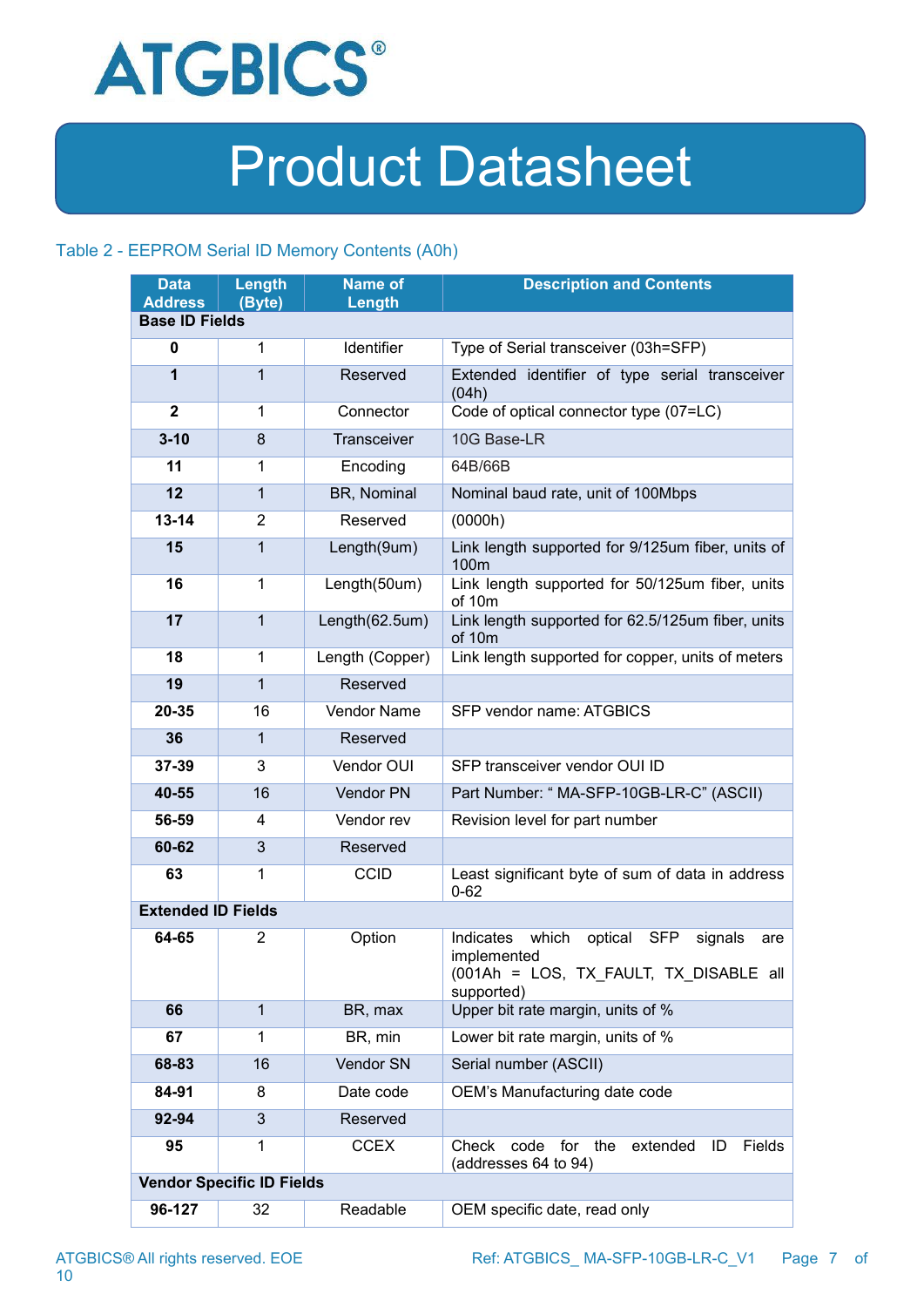

| 128-255 | 128 | Reserved | Reserved for SFF-8079 |
|---------|-----|----------|-----------------------|

### **Digital Diagnostic Monitor Characteristics**

| <b>Data</b><br><b>Address</b> | <b>Parameter</b>                        | <b>Accuracy</b> | <b>Unit</b>   |
|-------------------------------|-----------------------------------------|-----------------|---------------|
| 96-97                         | <b>Transceiver Internal Temperature</b> | ±3.0            | $^{\circ}C$   |
| 98-99                         | VCC3 Internal Supply Voltage            | ±3.0            | $\frac{0}{0}$ |
| 100-101                       | Laser Bias Current                      | ±10             | $\frac{0}{0}$ |
| 102-103                       | <b>Tx Output Power</b>                  | ±3.0            | dBm           |
| 104-105                       | <b>Rx Input Power</b>                   | ±3.0            | dBm           |

#### **Regulatory Compliance**

The AT-SP10LR complies with international Electromagnetic Compatibility (EMC) and international safety requirements and standards (see details in Table following).

| Electrostatic Discharge<br>(ESD) to the Electrical Pins                                | MIL-STD-883E<br>Method 3015.7                                             | Class 1(>1000 V)                                                       |  |  |
|----------------------------------------------------------------------------------------|---------------------------------------------------------------------------|------------------------------------------------------------------------|--|--|
| Electrostatic<br>Discharge<br>(ESD)<br>LC.<br><b>Duplex</b><br>the<br>to<br>Receptacle | IEC 61000-4-2<br>GR-1089-CORE                                             | Compatible with standards                                              |  |  |
| Electromagnetic<br>Interference (EMI)                                                  | FCC Part 15 Class B<br>EN55022 Class B (CISPR 22B)<br><b>VCCI Class B</b> | Compatible with standards                                              |  |  |
| Laser Eye Safety                                                                       | 21CFR<br>1040.10<br>and<br>FDA.<br>1040.11<br>EN60950, EN (IEC) 60825-1,2 | Compatible<br>with<br><b>Class</b><br>$\mathbf 1$<br>laser<br>product. |  |  |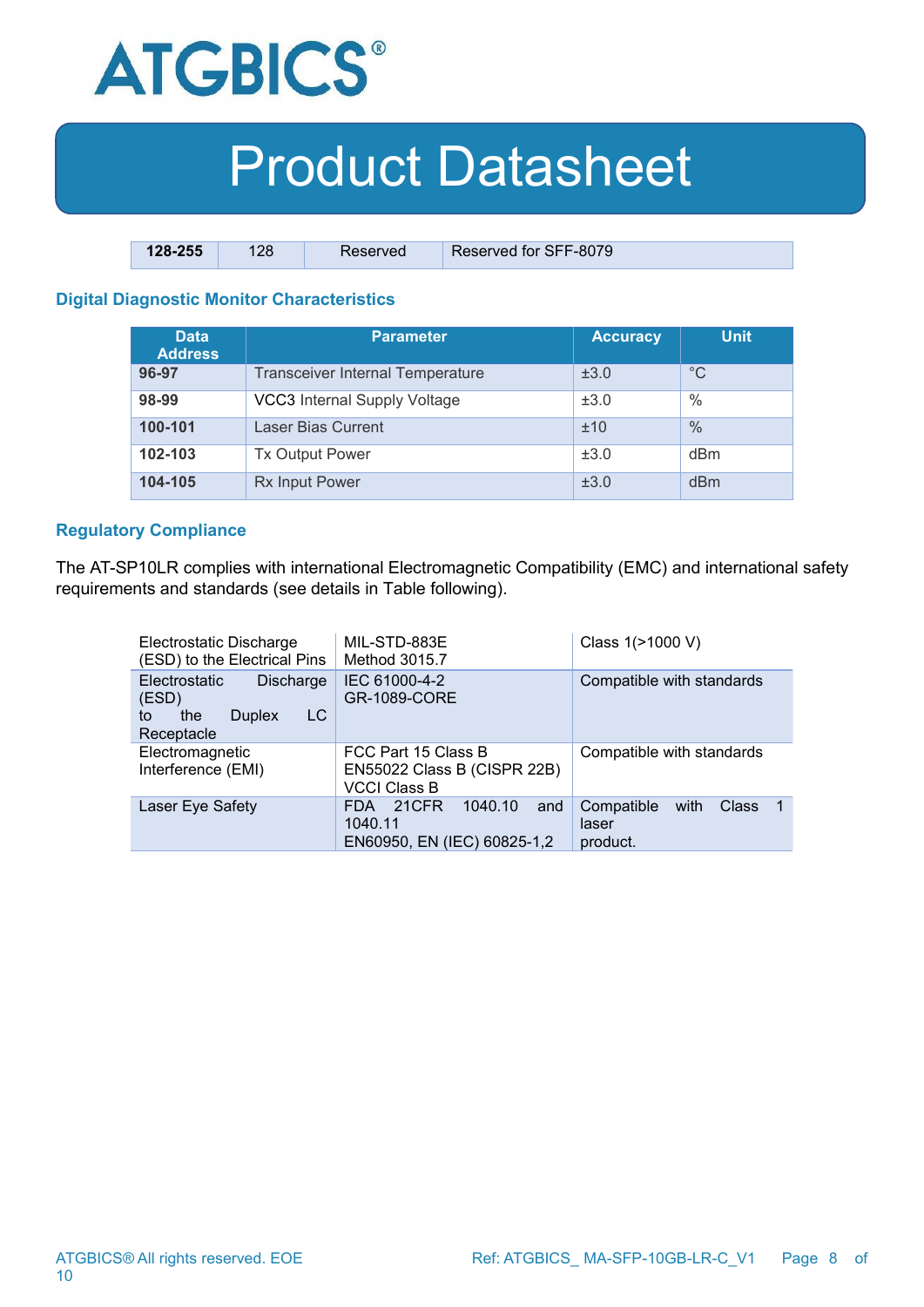

#### **Recommended Circuit**



### **Recommended Host Board Power Supply Circuit**



#### **Recommended High-speed Interface Circuit**